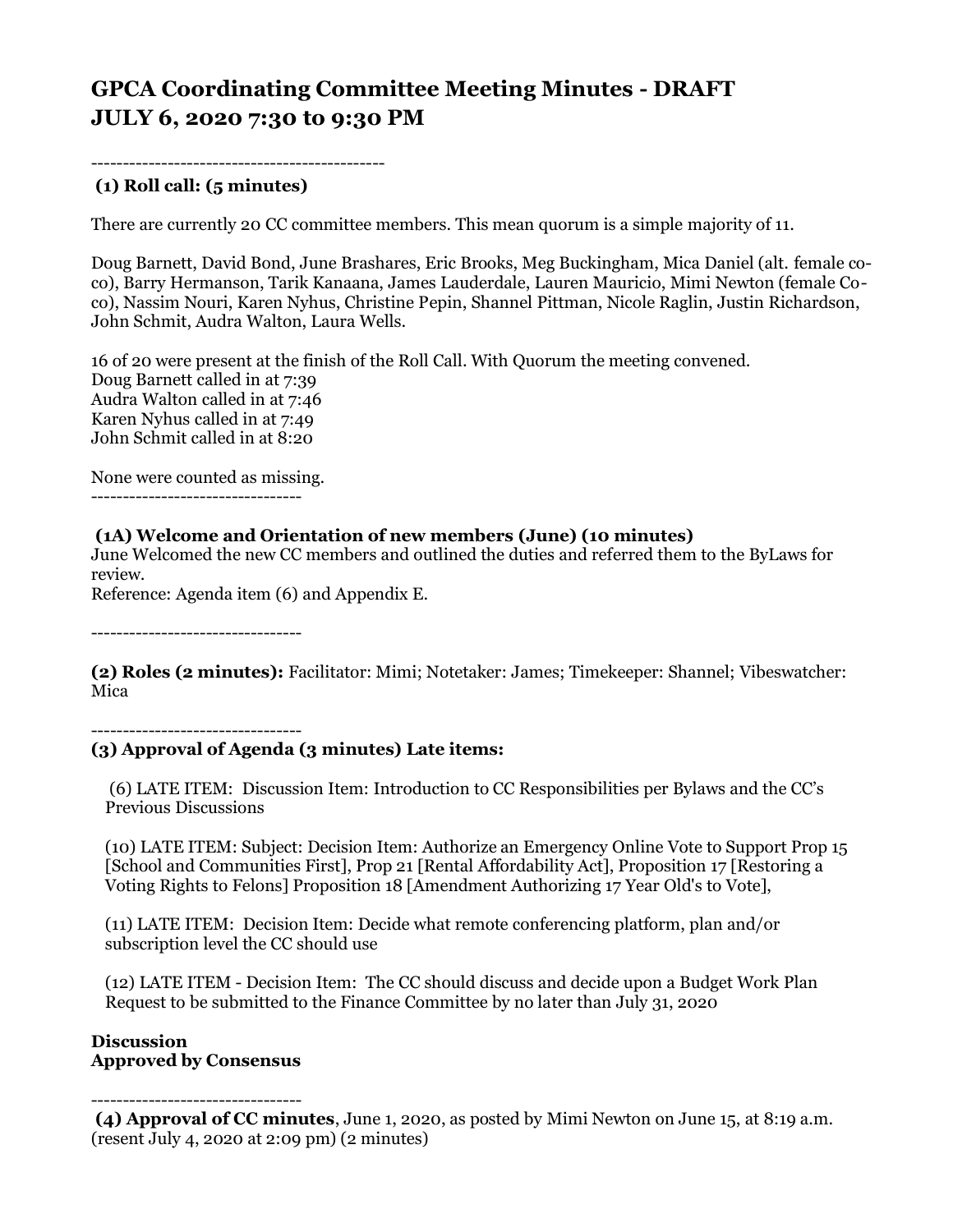### **Approved by Consensus**

#### --------------------------------- **(5) Consent Items and Action Items**

### **(5A) Consent Items: (10 minutes)**

Background and Purpose: The consent calendar is intended to pass non-controversial items or items consensed prior to the actual meeting. Any item may be objected to and that item will be placed at the end of the evening's agenda.

\*Proposal\*: Accept the following committee reports for inclusion into the meeting minutes:

Clearinghouse/GROW - Appendix A Finance Committee - Appendix B Bylaws Committee - Appendix C Budget Workplan Request - Appendix D GPCA Bylaws Pertaining to the Coordinating Committee - Appendix E Summary of CC 48 Hour Voting since June's CC meeting - Appendix F Summary of results of GA and SGA Votes June 2020 - Appendix G The Green Party of California Statement on the Murder of George Floyd and Police Brutality Aimed at People of Color - Appendix H

### **Approved by Consensus**

--------

### **(5B) ACTION ITEMS FROM JUNE MEETING: (2 minutes each, 20 minutes total)**

- Mica Daniel ASL Statement of Purpose – video is DONE, in progress with SoS, Nicole will post on website, Nassim will blast & ASL Statement is posted on GPCA website - but, as of the June CC meeting, Mica had not received anything from SOS.

- Shannel Pittman ATDWG Update – not yet available

- Mimi to work on analysis of CC Roles and Responsibilities for June 2020 meeting - Update: Continuing Process with more focus on VISION STATEMENT and who is responsible for what right now (See discussion re: Item 6, below).

- PNC Delegates and Alternate PNC Delegates – Tarik provided an update on the PNC Selection Committee work.

- Mica Daniel to follow up on becoming a signatory on the GPCA Bank Account - On hold during sheltering in place.

- Litigation regarding Top Two - Mimi will try to schedule Zoom Meeting with Richard Winger & Gautama Dutta in June.

— Using the SOS data to strategize elections – James encouraged people who enjoy working with data to dig deeper at a CCWG meeting

— Adding call for candidates to strategic plan (Tarik) – Tarik will update plan

— Citizens for Just Water - request for support (Audra) – Will update later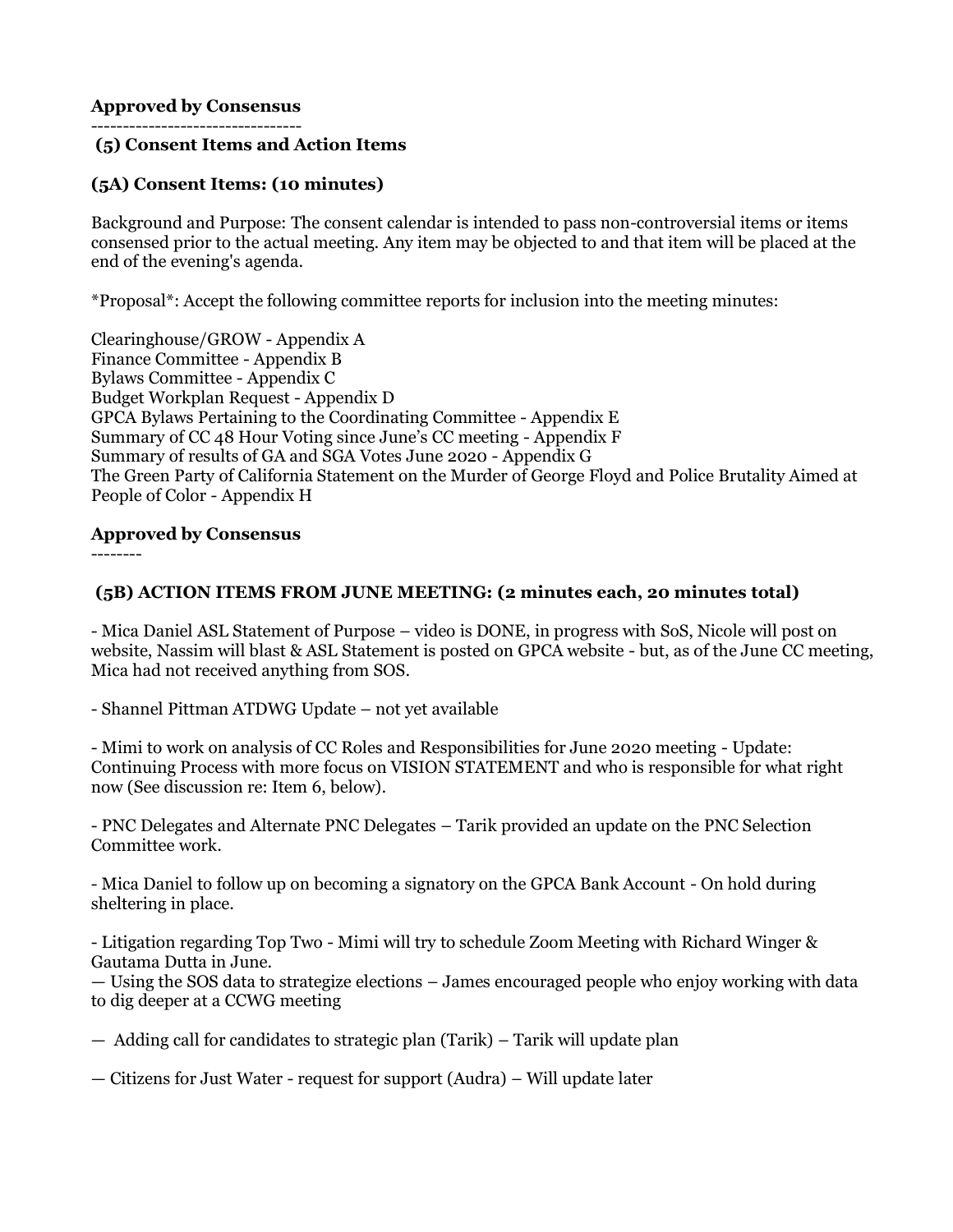— CC to review The Green Party of California Statement on the Murder of George Floyd and Police Brutality Aimed at People of Color, drafted by Christine, Shannel and Nassim (See Appendix H), and barring any essential corrections for Nassim to send in a CH email blast. Done

----------------------------------------------

#### **(6) Subject: Discussion Item: Introduction to CC Responsibilities per Bylaws and the CC's Previous Discussions (10 minutes)**

**Sponsors:** Mimi Newton, Marin County

**Background and Purpose:** This will update last month's CC discussion about our members preferences and will focus on a review of specific responsibilities with an eye toward identifying specific CC members to "own" specific tasks. This could lead to additional insights into appropriate working groups and standing committee appointments at the August CC meeting and other action items (such as Bylaws Amendments, etc.)

**Proposal:** Review the chart of CC jobs and tasks (below), and ask for volunteers to shepherd these tasks. (Red = additional details)

| Goal                                        | CC jobs                                                                                                                                                                                                                                                                                                                             | Lead            | <b>New</b><br>volunteers |
|---------------------------------------------|-------------------------------------------------------------------------------------------------------------------------------------------------------------------------------------------------------------------------------------------------------------------------------------------------------------------------------------|-----------------|--------------------------|
| <b>Conduct GA</b>                           | 8-1.1 Establish draft agendas, send an annual call for county<br>delegates and select facilitators for General Assembly<br>meetings.                                                                                                                                                                                                | Tarik           |                          |
| <b>Conduct GA</b>                           | 8-1.2 Forward proposals to the Standing General Assembly.                                                                                                                                                                                                                                                                           | Coco            |                          |
| Build and<br>strengthen<br>County parties   | 8-1.3 Certify County Council members (as described in 6-6) in<br>counties in which no County Council candidates qualified for<br>the ballot in the preceding direct primary election, or in<br>counties in which all members of the County Council have<br>resigned and/or become disqualified from holding office.                 | Laura<br>(GROW) |                          |
| Build and<br>strengthen<br>County parties   | 8-1.4 Determine active County Organizations (as described in<br>$5-1)$                                                                                                                                                                                                                                                              | Laura<br>(GROW) |                          |
| <b>Ensure</b><br>Comm/WG<br>Function        | 8-1.5 Appoint members to the Committees of the General<br>Assembly (as described in Article 9) (Recruit members)                                                                                                                                                                                                                    |                 |                          |
| <b>Ensure</b><br>Comm/WG<br><b>Function</b> | 8-1.6 Appoint a Coordinating Committee Liaison to<br>Committees and Working Groups, who is charged with<br>facilitating communications between that Committee or<br>Working Group and the Coordinating Committee and in the<br>case of certain committees as specified in Article 9, to serve as<br>one of its two Co-Coordinators. |                 |                          |
| <b>Ensure</b><br>Comm/WG<br>Function        | 8-1.7 Request and receive reports from Committees and<br>Working Groups, refer matters to them, and monitor and<br>assist their work.                                                                                                                                                                                               |                 |                          |
| <b>Ensure</b><br>Comm/WG<br>Function        | 8-1.12 Establish Sub-Committees of the Coordinating<br>Committee as necessary to accomplish these and other tasks<br>of the Coordinating Committee as defined in these Bylaws.                                                                                                                                                      |                 |                          |
| <b>Represent GPCA</b><br>Publicly           | 8-1.9 Make statements in the name of the Party.                                                                                                                                                                                                                                                                                     |                 |                          |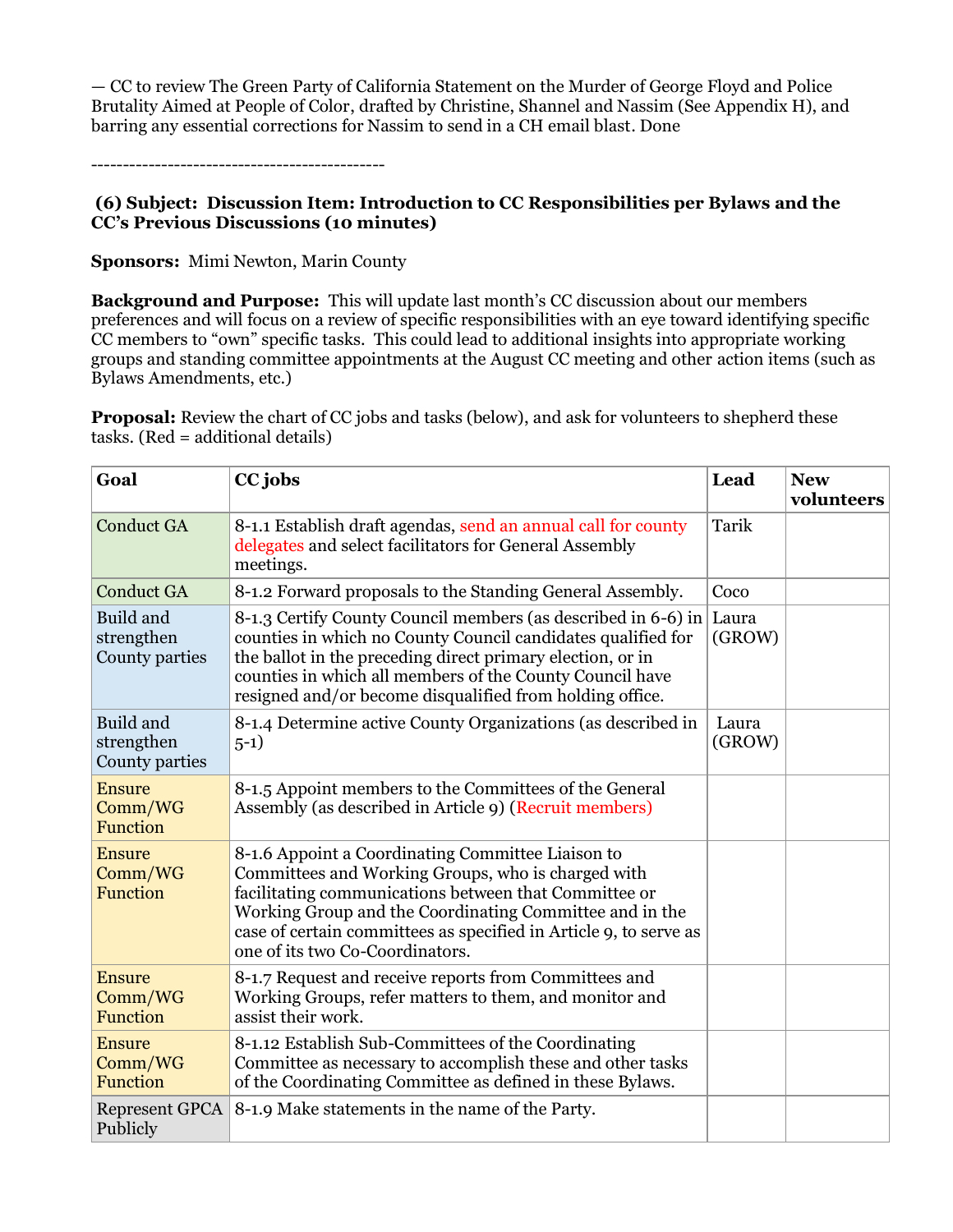| Administer<br><b>GPCA</b> | 8-1.8 Authorize and ratify specific expenditures.                                                                                                                                                     |       |  |
|---------------------------|-------------------------------------------------------------------------------------------------------------------------------------------------------------------------------------------------------|-------|--|
| Administer<br><b>GPCA</b> | 8-1.10 Retain legal counsel on behalf of the GPCA and make<br>decisions based upon that counsel consistent with the<br>Coordinating Committee's duties under the other provisions<br>of these bylaws. |       |  |
| Administer<br><b>GPCA</b> | 8-1.11 Propose a Strategic Plan to the General Assembly (as<br>defined in 11-2.)                                                                                                                      |       |  |
| Administer<br><b>GPCA</b> | 8-1.13 Establish (and update) Internal Procedures of the<br>Coordinating Committee as necessary, that are not in conflict<br>with these Bylaws, to facilitate these tasks.                            |       |  |
| Administer<br><b>GPCA</b> | CC secretary? Keeper of the strategic plan                                                                                                                                                            | Tarik |  |
| Administer<br><b>GPCA</b> | CC secretary? Keeper of essential lists?                                                                                                                                                              | Laura |  |

**Implementation/Timeline/Resources:** Agendize another review of the responsibilities chart for discussion — and potentially decisions — at the August CC Meeting.

**References:** Existing GPCA Bylaws regarding the CC's Responsibilities: (See Appendix E)

### **Discussion**

- Karen had questions about the Strategic Plan presented to the GA
- Nassim offered that the GA Plan is more a yearly calendar and not a strategic exercise
- Barry suggested that the Plan is missing a key element of defining a "Vision"

No new volunteers took on any tasks yet, Mimi will revisit by email.

----------------------------------------------

### **(7) Discussion Item: CC Committee Member Engagement (10 minutes)**

**Background:** Many members of the CC serve on other GPCA committees and working groups and participate in the ongoing administrative work required to run the party. Their contribution allows the CC to better integrate with our committee and working groups including CC members serving as Liaisons to the CC.

As we welcome our new CC members for the term July 2020 - June 2022, this is an opportune time to review how each CC members in involved with other efforts in GPCA and invite new members to comment.

**Proposal:** CC members to each describe how they are involved with GPCA in other roles and capacities and newly elected CC members to suggest areas in which they would like to coordinate, participate and contribute.

### **Reference:**

- The CC members mandates roles and responsibilities are outlined in GPCA bylaws article 4 an 8 <http://www.cagreens.org/bylaws/06-24-2019>

These are currently being reviewed by the CC as per discussion item proposed by Mimi Newton at the March 9, 2020 CC meeting.

- Our Committees and Working Groups all have vacancies and are in need of volunteers Committees: [Bylaws,](http://www.cagreens.org/committees/bylaws) [Clearinghouse,](http://www.cagreens.org/committees/clearinghouse) [Finance,](http://www.cagreens.org/committees/finance) [Information Technology,](http://www.cagreens.org/committees/it) [Media,](http://www.cagreens.org/committees/media) [Platform,](http://www.cagreens.org/committees/platform) Fundraising Working Groups: [Activist Training and Development,](http://www.cagreens.org/workinggroups/activist-training-and-development) [Campaigns & Candidates,](http://www.cagreens.org/workinggroups/campaigns-candidates) [Electoral](http://www.cagreens.org/workinggroups/electoral-reform)  [Reform,](http://www.cagreens.org/workinggroups/electoral-reform) [Green Issues,](http://www.cagreens.org/workinggroups/green-issues) [Grassroots Organizing.](http://www.cagreens.org/workinggroups/grassroots-organizing)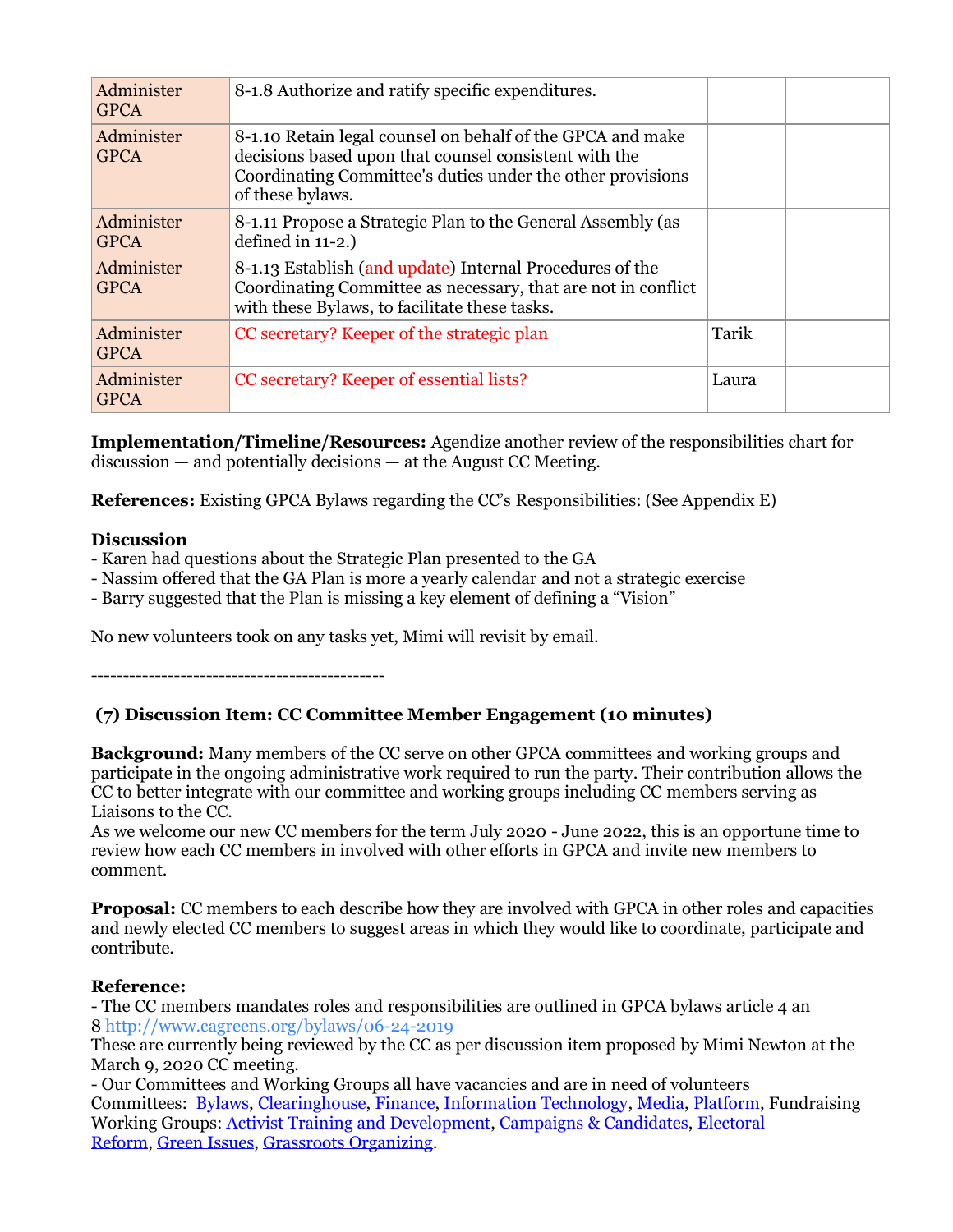| CC<br><b>Member</b>      | County<br>Council  | <b>GPCA Role/CC Liaison</b><br>/Comm/WG                                                               | <b>GPUS or County Role /</b><br><b>Other</b>                           | <b>Interests</b>                            |
|--------------------------|--------------------|-------------------------------------------------------------------------------------------------------|------------------------------------------------------------------------|---------------------------------------------|
| Mimi<br>Newton           | Marin              | CC CoCo, CC agenda<br>prep, Bylaws CoCo and<br>Liaison, GA Note<br>Taker, GA Planning                 | PNC Alternate, County<br>Council                                       |                                             |
| Mica<br>Daniels          |                    | San Joaquin   CC Alternate CoCo, CC<br>agenda prep, Finance<br>Liaison, Clearinghouse, GA<br>Planning | <b>County Council</b>                                                  |                                             |
| Doug<br><b>Barnett</b>   | Los Angeles        |                                                                                                       | former Treasurer, County<br>Council (LACC since 2010)                  |                                             |
| June<br><b>Brashares</b> | Sonoma             | CCWG CoCo and Liaison,<br><b>GPUS Delegate, GA</b><br>Planning                                        | SGA delegate, County<br>Council                                        |                                             |
| <b>Eric Brooks</b>       | San<br>Francisco   |                                                                                                       | <b>SGA Delegate</b>                                                    | Media, Platform                             |
| Tarik<br>Kanaana         | Sonoma             | Strategic Plan tracker, GA<br>Planning Lead, Platform<br>Liaison, GPUS Delegation<br>CoCo and Liaison | <b>SGA Delegate, County</b><br>Council                                 |                                             |
| James<br>Lauderdale      | Los Angeles        | <b>Bylaws</b>                                                                                         | <b>BRPP</b>                                                            |                                             |
| Nassim<br>Nouri          | Santa Clara        | Clearinghouse CoCo and<br>Liaison, GROW, volunteer<br>IT                                              | <b>GPUS Delegate, SGA</b><br>delegate, PNC<br>delegate, County Council |                                             |
| Christine<br>Pepin       | Santa Clara        | GROW, volunteer CH                                                                                    | SGA delegate, PNC<br>delegate, County Council                          |                                             |
| Shannel<br>Pitman        |                    | <b>CCWG CoCo</b>                                                                                      | PCSC, YES                                                              |                                             |
| Audra<br>Walton          | Monterey<br>County | IT Liaison                                                                                            | <b>County Council</b>                                                  |                                             |
| Laura Wells              |                    | GROW CoCo and Liaison,<br>GPCA Spokesperson,<br>Media Liaison, GA<br>Planning                         | SGA delegate, PNC<br>delegate                                          |                                             |
| David Bond               |                    | IT CoCo                                                                                               | <b>GPUS Delegate, PNC</b><br>delegate, BRPP, PCSC                      |                                             |
| Meg<br>Buckingham        | Fresno             |                                                                                                       | PCSC, County Council                                                   |                                             |
| Barry<br>Hermanson       | San<br>Francisco   | <b>GPCA</b> rep for Healthcare<br>Now campaign                                                        |                                                                        | Fundraising,<br>Clearinghouse               |
| Lauren<br>Mauricio       | Tulare             | Alternate SGA Moderator                                                                               |                                                                        | Bylaws, Electoral<br>Reform,<br>Fundraising |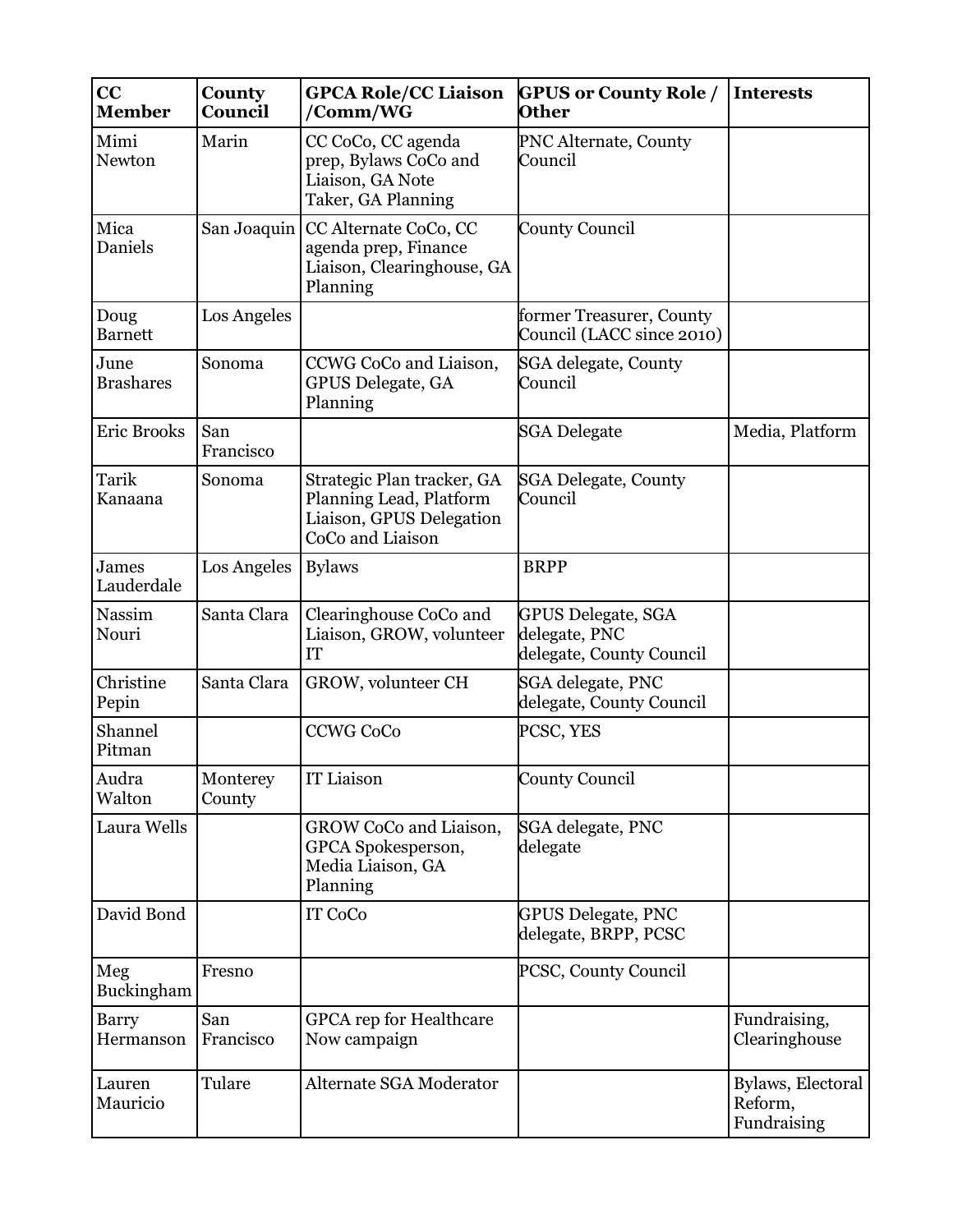| Karen<br><b>Nyhus</b> | Sonoma                      |                    | <b>GPUS Alternate, County</b><br>Council                                             | Media, IT                                   |
|-----------------------|-----------------------------|--------------------|--------------------------------------------------------------------------------------|---------------------------------------------|
| Nicol Raglin          | Nevada<br>County            | IT CoCo, SGA Admin | PNC Delegate, County<br>Council                                                      |                                             |
| Justin<br>Richardson  | Alameda<br>County           |                    | <b>GPUS Alternate, PNC</b><br>Delegate, GPUS Animal<br>Rights Com, County<br>Council | Electoral<br>Reform,<br>Campaign<br>finance |
| John<br>Schmit        | <b>Stanislaus</b><br>County |                    | <b>GPUS Alternate, SGA</b><br>Delegate, County Council                               | Platform, Bylaws                            |

### **Discussion**

All members shared their current roles and interests. Nassim will follow up with CC by email.

-------------------------------------------

### **(8) Decision Item: update the GPCA Statement of Purpose on the SOS website (and our own website) deadline 7/16 (5 minutes)**

The latest statement of purpose, which we submitted last November to the CA Secretary of State's Office, is at:

<https://www.cagreens.org/green-party-statement-purpose-november-2019-election>

Copy of email message Jared forwarded to the CC:

Fwd: GPC Qualified Political Party: Statement of Purpose From: CA-Voter-Guide [<cavoterguide@sos.ca.gov>](mailto:cavoterguide@sos.ca.gov) Date: Mon, Jun 29, 2020 at 2:10 PM Subject: GPC Qualified Political Party: Statement of Purpose To: [liaison@cagreens.org](mailto:liaison@cagreens.org) [<liaison@cagreens.org>](mailto:liaison@cagreens.org) Cc: CA-Voter-Guide [<cavoterguide@sos.ca.gov>](mailto:cavoterguide@sos.ca.gov), Guidera, Robin [<RGuidera@sos.ca.gov>](mailto:RGuidera@sos.ca.gov)

Good afternoon, Jared,

I hope you are looking forward to a fantastic week.

The California Secretary of State is once again offering California's qualified political parties the opportunity to provide a Political Party Statement of Purpose for inclusion, should space allow, in the November 3, 2020, General Election, Official Voter Information Guide.

The Statement of Purpose is limited to 200 words. Solicitations for donations, references to other political parties, and references to candidates in other political parties will not be accepted. Not subject to the word count limit, we will print and/or post your party's address, phone number, email address, website address, and social media address(es), if provided. Attached is a copy of your party's previously submitted Statement of Purpose for your reference.

Please submit your party statement no later than 5:00 p.m. on Thursday, July 16, 2020 by email to [cavoterguide@sos.ca.gov](mailto:cavoterguide@sos.ca.gov) or by mail to:

California Secretary of State Elections Division Attn: VIG Coordinator 1500 11th Street, 5th Floor Sacramento, CA 95814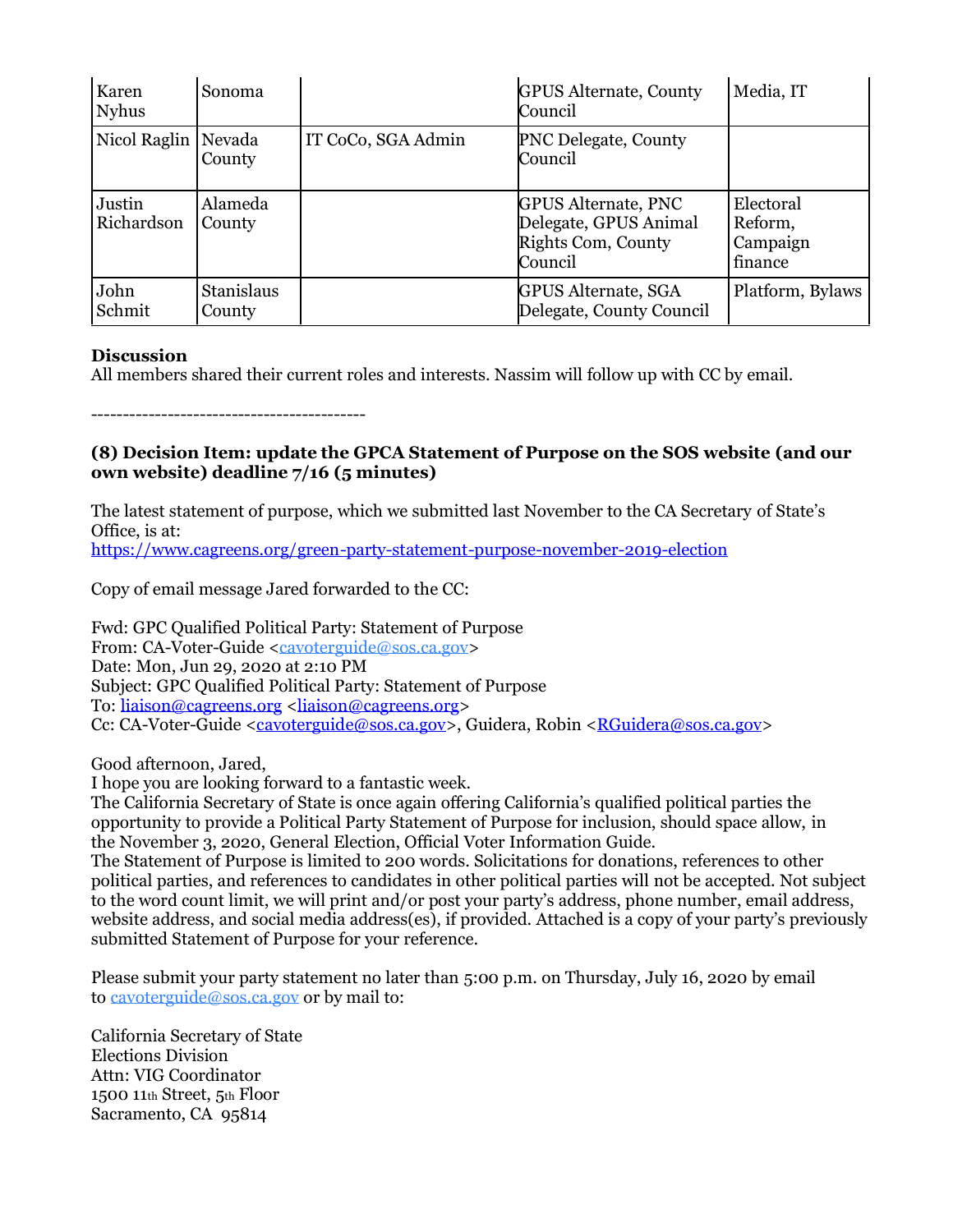If you have questions or would like additional information, I may be reached at (916) 695- 1558 or [cavoterguide@sos.ca.gov.](mailto:cavoterguide@sos.ca.gov) Respectfully, Robin Guidera, Voter Information Guide Coordinator California Secretary of State | Elections Division (916) 695-1558 -------

### **Discussion**

Concern by Barry that the Liaison to the SOS should have provided a Statement. Mica pointed out that the writing of Party Statements is the responsibility of the CC, and that what Jared had supplied was the last approved Statement by the CC after over a week of discussion and review by CC members. Jared's purpose was to remind the CC that if it wished to change the Statement it needed to do so by the deadline.

CC made the decision for Nassim and Mica to email the CC the approved November Statement of Purpose for any EMERGENT OR CRITICAL, changes for a 24-hour review. If none are raised Mica will authorize Jared for resubmission of the existing Statement.

### **Approved by Consensus**

---------------------------------

### **(9) Decision items: application for appointment of members to the budget committee (5 minutes)**

Writing to request appointment to the GP budget or finance committee.

Robin Rowe Bio

GPLAC state party delegate. GP Eco-Action committee. Ran for Beverly Hills City Council in the March 2020 election. Candidate for Beverly Hills Unified School District board in the November 2020 election.

Experience managing multi-million dollar budgets. Cyber risks subcommittee chairman for The CFO Alliance, a national non-profit association of CFOs. Awarded HeroX prize for innovation in financial AI. Successful stock trader on own account.

Designed accounting and sales management systems for Fortune 500 companies, banking and startups. Designed non-profit accounting, GIS and donor CRM systems for the YWCA and the Girl Scouts of Chicago. Designed Medicost hospital cost analysis right-pricing system. San Diego International Film Festival volunteer theatrical cash deposits manager.

Any questions, let me know. Robin

#### --

### **Discussion.**

- Several Concerns were expressed as to the propriety of this appointment.

- Nassim expressed concern over likely over-commitment by new members, Robin is running for School Board in Beverly Hills and has already been appointed to a GPUS Eco-Action Committee.

- Eric felt his position as finance capital manager placed him at direct odds with eco socialist party project, but he would step aside. Eric's statement follows:

I raised the following formal Concern that I was opposed but willing to Stand Aside on, approving the delayed consideration: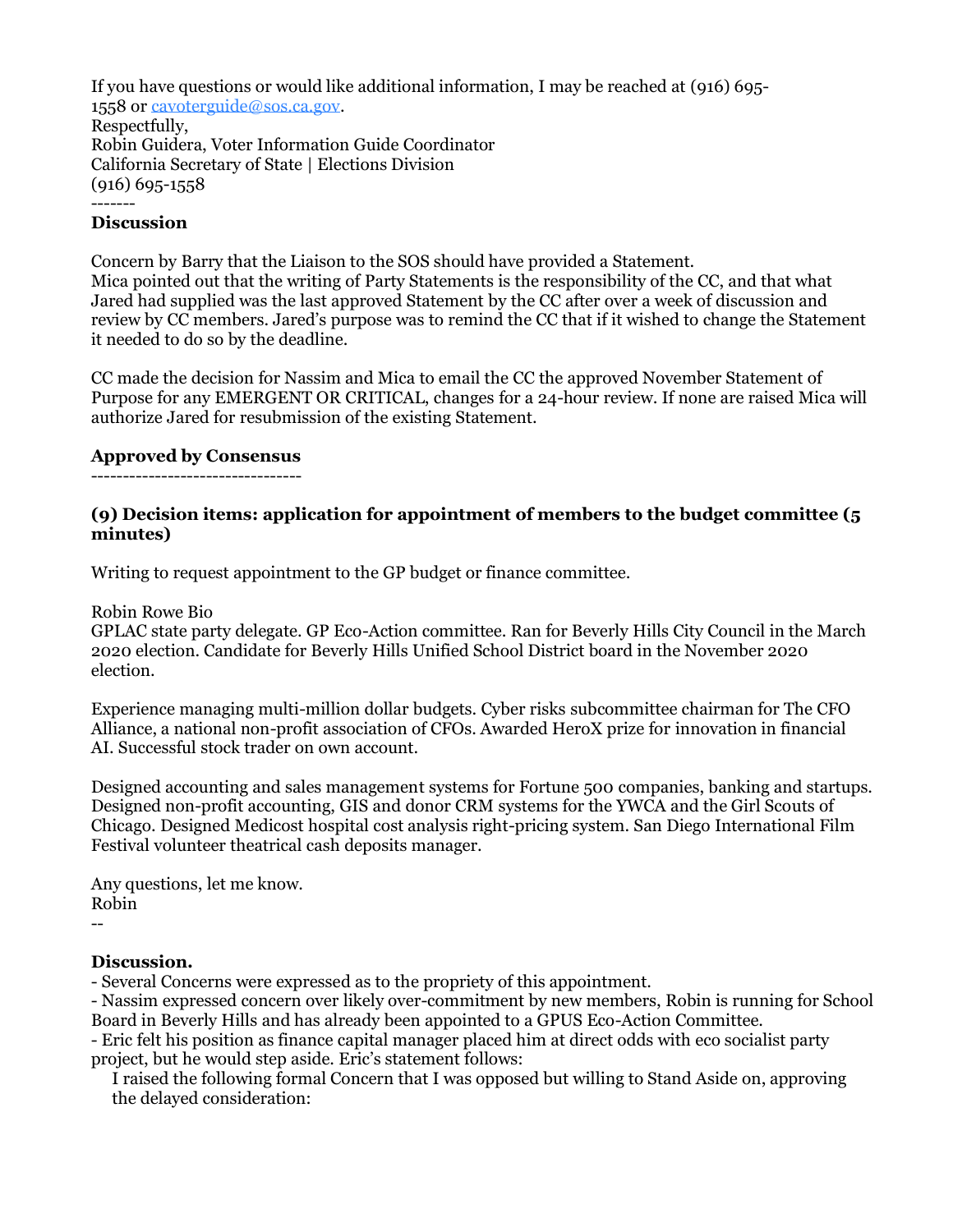I believe it would be bad for the Green Party to appoint Robin Rowe who is a capitalist and actively promotes capitalism, to any voting position in the Green Party, because the Green Party is expressly an anti-capitalist party and should not appoint decision makers who fundamentally disagree with our core platform and principles. I also believe that Robin Rowe shares the same position with a small minority of GPCA members who have inappropriately and divisively, attempted and failed to pass, repeated votes within the GPCA to claim that perfectly sound and legal decisions made around the financing and financial record keeping of funds used for the 2017 Kern County GPCA General Assembly, were somehow illegal or unethical, when it has been clearly established by the GA that this was not the case. Therefore, it is not in the interest of the GPCA to appoint someone who might once again raise that divisive, false issue, to be directly involved in a voting position on our Budget Committee or Finance Committee. For these reasons I object to the delay of this item, and prefer that we simply reject the application now.

Eric Brooks Coordinating Committee Member San Francisco County

- Barry acknowledged the draw backs but felt Robin would be an acceptable choice. - Mica proposed the CC postpone the appointment to next month after we have worked with Robin as a volunteer.

**Mica's proposal to postpone appointment was approved by Consensus.**

---------------------------------------

**(10) Subject: Decision Item: Authorize an Emergency Online Vote to Support Prop 15 [School and Communities First], Prop 21 [Rental Affordability Act], Proposition 17 [Restoring a Voting Rights to Felons] Proposition 18 [Amendment Authorizing 17 Year Old's to Vote] (8 minutes)**

**Sponsors:** Shannel Pittman, Los Angeles County, Audra Wilson, Monterey County

**Background and Purpose:** Greens across the state have petitioned to ensure the these to propositions were on the ballot, while formal endorsement weren't always made, our understanding of the timeline means that GPCA still has time to get a yes statement for Proposition 15, which stem from the Schools and Communities First petitioning, and Proposition 21, the Rental Affordability Act, aka the Costa Hawkins repeal. As to Propositions 17 and 18, since we support an increase of democracy making sure that the younger generation and people with prior convictions have an access to democracy makes sense for our party.

**Proposal:** Because the deadline for arguments in support of Propositions is the 16th of this month, we feel that it is necessary for us to go record in support of these fairly positive propositions and State Constitutional Amendment, since they have names and numbers now.

**Implementation/Timeline/Resources:** If passed by a majority, 3 separate proposals will go out for a 48 hour vote so that while short statements of support are constructed just in case it passes.

### **References:**

- Proposition 15:

https://ballotpedia.org/California Proposition 15, Tax on Commercial and Industrial Properties [\\_for\\_Education\\_and\\_Local\\_Government\\_Funding\\_Initiative\\_\(2020\)](https://ballotpedia.org/California_Proposition_15,_Tax_on_Commercial_and_Industrial_Properties_for_Education_and_Local_Government_Funding_Initiative_(2020))

- Proposition 17:

[https://ballotpedia.org/California\\_Proposition\\_17,\\_Voting\\_Rights\\_Restoration\\_for\\_Persons\\_on\\_Par](https://ballotpedia.org/California_Proposition_17,_Voting_Rights_Restoration_for_Persons_on_Parole_Amendment_(2020)) [ole\\_Amendment\\_\(2020\)](https://ballotpedia.org/California_Proposition_17,_Voting_Rights_Restoration_for_Persons_on_Parole_Amendment_(2020))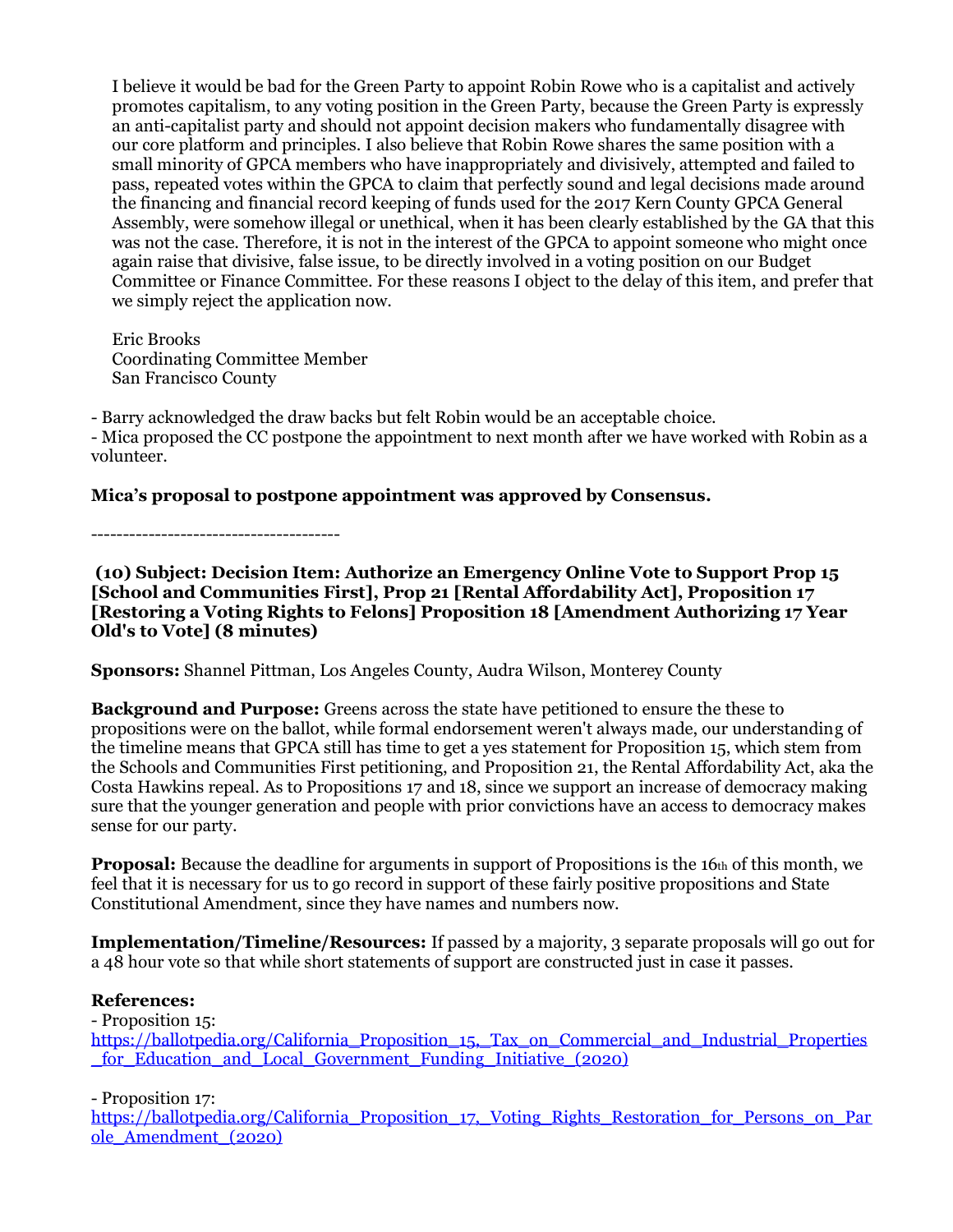- Proposition 18: [https://ballotpedia.org/California\\_Proposition\\_18,\\_Primary\\_Voting\\_for\\_17-Year-](https://ballotpedia.org/California_Proposition_18,_Primary_Voting_for_17-Year-Olds_Amendment_(2020))[Olds\\_Amendment\\_\(2020\)](https://ballotpedia.org/California_Proposition_18,_Primary_Voting_for_17-Year-Olds_Amendment_(2020))

- Proposition 21:

[https://ballotpedia.org/California\\_Proposition\\_21,\\_Local\\_Rent\\_Control\\_Initiative\\_\(2020\)](https://ballotpedia.org/California_Proposition_21,_Local_Rent_Control_Initiative_(2020))

-----

### **Discussion**

- Shannel presented that the due date for submission of a CC Statement of Support was coming up on July 16, suggested that CC needs to make a quick endorsement and encourage counties to join.

- June noted the CCWG usually corrals the County Council for endorsements for this type of thing, but that it was usually fairly slow. Where urgency is required the CC can make Bylaws Interpretations to make things quicker.

- Mimi offered to discuss working on a Bylaws Interpretation if necessary.

- Nassim was uncomfortable with the CC taking positions on state ballot propositions (voter referendums) where SGA makes these decisions. Asked what exactly is the 7/16 deadline for? Noted that CC had already taken a position on Schools and Communities but not Prop 15 which could be very different.

- Eric suggested a one week on line vote that would end with enough time to endorse.

# **Decision on the proposal was postponed due time constraints.**

---------------------------------------

# **Meeting Concluded**

**(11) Late Item: Decision Item: Decide what remote conferencing platform, plan and/or subscription level the CC should use for the remainder of the calendar year** (and moving forward, if — for example — a yearly subscription is appropriate) and authorize Mimi and Tarik to pursue that acquisition (8 minutes)

**Decision on the proposal was postponed due time constraints.**

**Sponsors:** Mimi Newton, Marin County and Tarik Kanaana, Sonoma County

**Background and Purpose:** We are using the existing Zoom account - at the same level we used it in June — for the month of July, 2020. On behalf of the CC, Tarik and Mimi purchased one Standard Pro (Monthly) subscription to Zoom with a \$50 boost to allow up to 500 participants at a meeting, for a total monthly charge in June of \$64.99. We failed to cancel it in time before it rolled over into July, but want to be clear, moving forward, what the best options are.

Purchasing a year's Zoom subscription at the Standard Annual rate would cost \$12.49 per month (with one annual payment of \$149.90). But until July 15th they are offering 30% of (of the full price of 12X\$14.99=\$179.88) which would be \$125.9/yr or \$10.5/mo paid yearly. Whether paid monthly or annually, the standard subscription allows for up to 100 participants and includes additional add-on options, such as webinars or increased number of participants. All of these options have various additional costs associated with them, (see [https://zoom.us/pricing\)](https://zoom.us/pricing).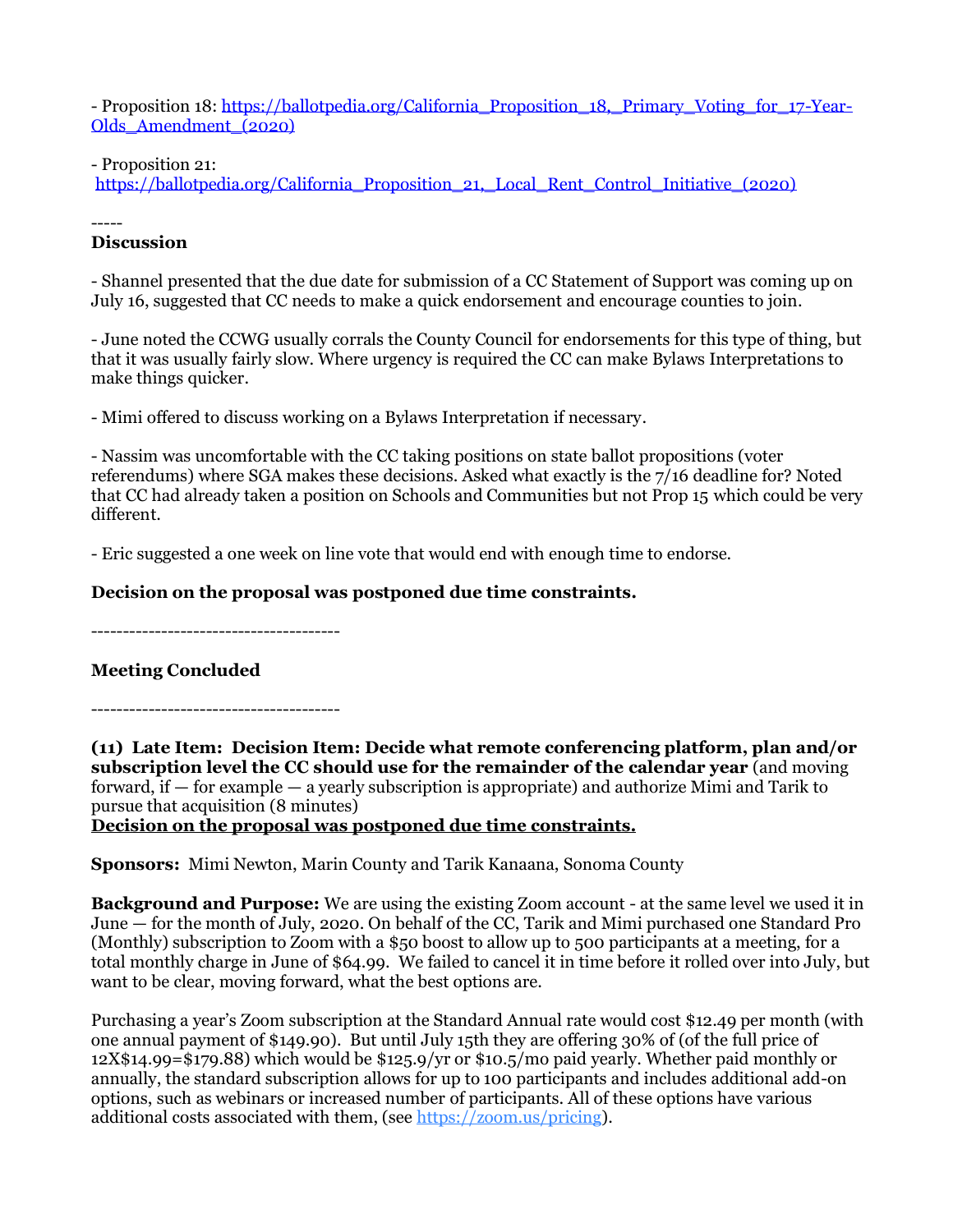In addition we need to be thinking about how we can utilize this platform for things like fundraising or promoting candidates or issues.

We have also recorded portions of the June GA to help the note taker. We could do the same for the CC meetings to assist note takers, and suggest we consider recording the CC Zoom meetings moving forward.

**Proposal:** determine appropriate platform, subscription level, etc. for our CC and General GPCA work, etc. Decide if the CC's Zoom meetings should be recorded, solely in order to help the note takers.

Implementation/Timeline/Resources:

Funding for any additional Zoom subscription should be incorporated into the 2021 Budget Work plan for the CC (see next item) and an updated request to adjust our current budget may be appropriate as well.

**References:** <https://zoom.us/pricing>

---------------------------------------

**(12) LATE ITEM - Decision Item: The CC should discuss and decide upon a Budget Work Plan Request to be submitted to the Finance Committee by no later than July 31, 2020 (8 minutes) Decision on the proposal was postponed due time constraints.**

**Sponsors:** Mimi Newton, Marin County, Maxine Daniel, San Joaquin County

**Background and Purpose:** FY21 work plans and any budget requests for January 1st, 2021, through December 31st, 2021 should be sent to the Finance Committee by the end of July 2020.

**Proposal:** Submit a Budget Request on behalf of the CC to the Finance Committee by no later than July 31, 2020

**Implementation/Timeline/Resources:** Transmit Work Plan Request to Finance Committee by July 31, 2020

**References:** See Appendix D. Messages from Robin Rowe, dated Tuesday, June 30, 2020, with Attachment, and Thursday, July 2, 2020 [reference 1] GPCA Budget Excerpt for CC from 2020 budget [reference 2]

---------------------------------------

**(13) Subject, Discussion Item: SGA/GA delegate lists from counties (8 minutes) Postponed due to time restrictions Decision on the proposal was postponed due time constraints.**

**Sponsor:** Laura Wells, GROW/Grassroots Organizing Working Group

**Background and Purpose:** Terms for the Standing General Assembly/General Assembly (SGA/GA) delegates ended on June 30, 2020, and so it is time now to obtain from the counties their lists of SGA/GA delegates for term ending 6/30/21.

**Discussion:** CC members from their counties will be asked to assist in this process to ensure that their own counties send in their lists, and to help with other counties.

# **References:**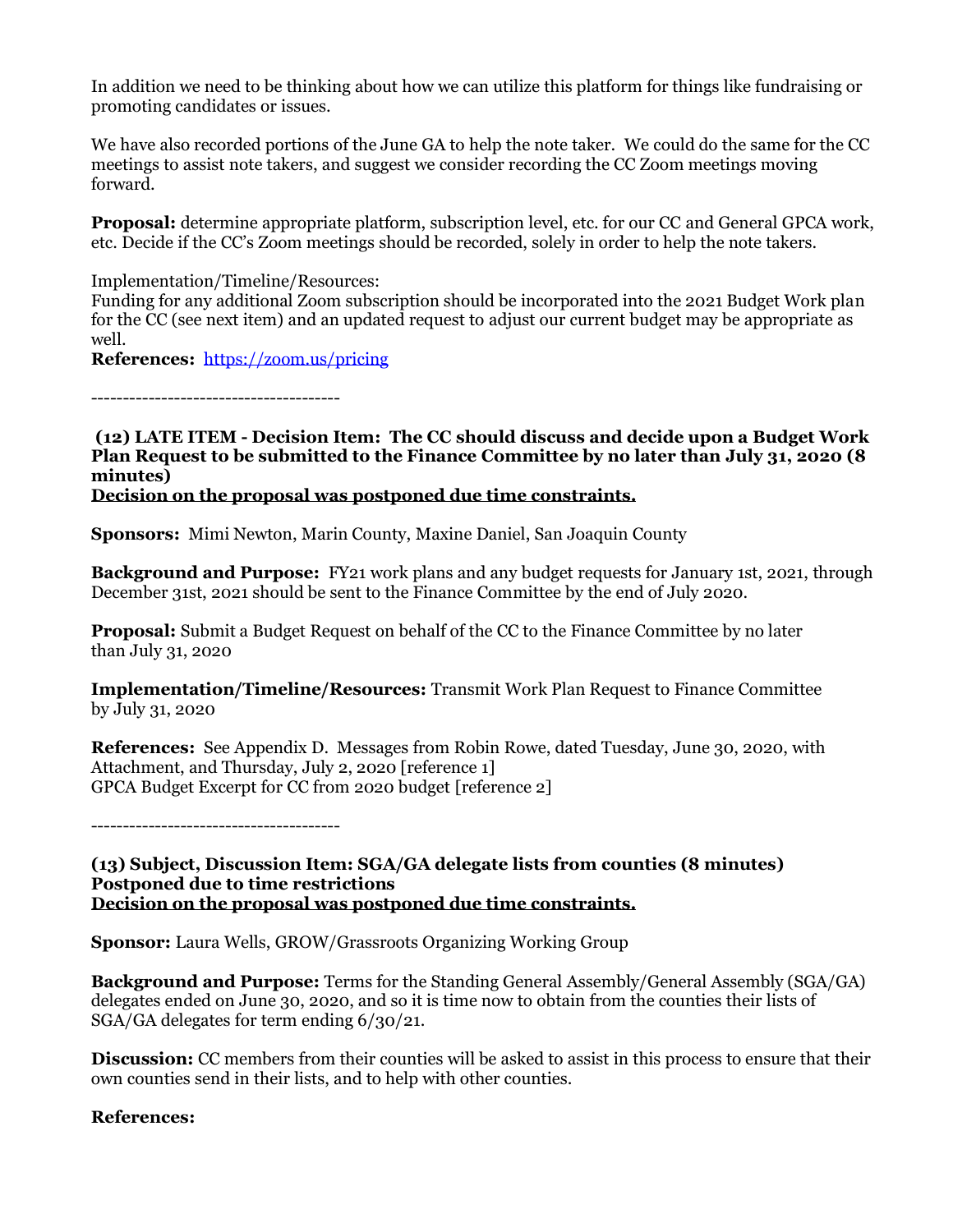Bylaws: 7-1.2 The total number of delegates and the number of delegates per county shall be the total of two sums:

7-1.2(a) Each active County Organization shall have at least one delegate seat, for a total of 58 if County Organizations are active in all of California's counties.

7-1.2(b) Each active County Organization shall have an additional number of delegates seats out of an additional 100 seats, equal to its percentage of registered Greens from within the county, compared to the total number of registered Greens in all counties, with a minimum of 1% required for one seat, times 100. Delegate counts for active County Organizations shall be be tallied annually based upon the most current Secretary of State Report of Registration, and shall be effective from July 1st to the following June 30th. Each active County Organization shall appoint delegates and an appropriate number of alternates to serve as General Assembly delegates for the next year. Each active County Organization may submit a list of their approved Alternate Delegates who can be at the ready to fill in as Delegates if their County's Delegates are not available to utilize up to the total number of that County's allotted Delegate votes for any specific in-person vote.

Delegate allotment: See Tarik Kanaana email, 5/30/20 -----------------------

### **APPENDICES**

# **APPENDIX A. Clearinghouse & GROW Joint Report**

CH/GROW Joint Meeting Minutes - 6/9/20

1- Roll Call - Clearinghouse: Mica Daniel (timekeeper), Nassim Nouri (notes) GROW: Richard Gomez, Christine Pepin, Laura Wells (facilitator).

2- Update - General Assembly on June 13-14 will be virtual. As of 6/9/20 at 6pm, 54 Greens were registered, including 26 who are SGA/GA delegates, and we are close to quorum.

3- Update - Green map is being developed which could provide information such as websites, facebook pages, twitter accounts for state and county parties. Need someone to gather CA county info in a spreadsheet/list. Hawkins campaign may use it.

4- Discussion - Community Policing. Language and GPCA platform position is needed to balance the call to de-fund the police with a plan for creating an alternative community policing system. Looking for issue experts to help develop language.

5- Update - "Register Green campaign" and "Meme Factory". Now is a good time to bring together movement and electoral politics. Our memes can encourage registering, voting, running and winning Green, as in a recent GPCA meme, "If WE vote for representatives who share OUR VALUES we wouldn't have to be fighting them to do the right thing!"

6- Next call on second Tues, July 14, 2020 - 7:30pm.

Note that it's the Tuesday after the virtual national Green Party annual meeting and Presidential Nominating Convention taking place July 9-12.

----------------------------------------

# **APPENDIX B. Finance Committee Report**

FINANCE COMM. MTG. Saturday, June 27, 2020, 6 PM to 7 PM

-------------

(1) Roll call: Mica Daniel (CC Liaison), Ruscal Cayangyang (Treasurer), David Bond, Barry Hermanson, Robin Rowe

(2) Approval of the Agenda by consensus

(3) Approval of Minutes May 30, 2020 as posted on June 1, 2020 to GPCA CC. See Appendix A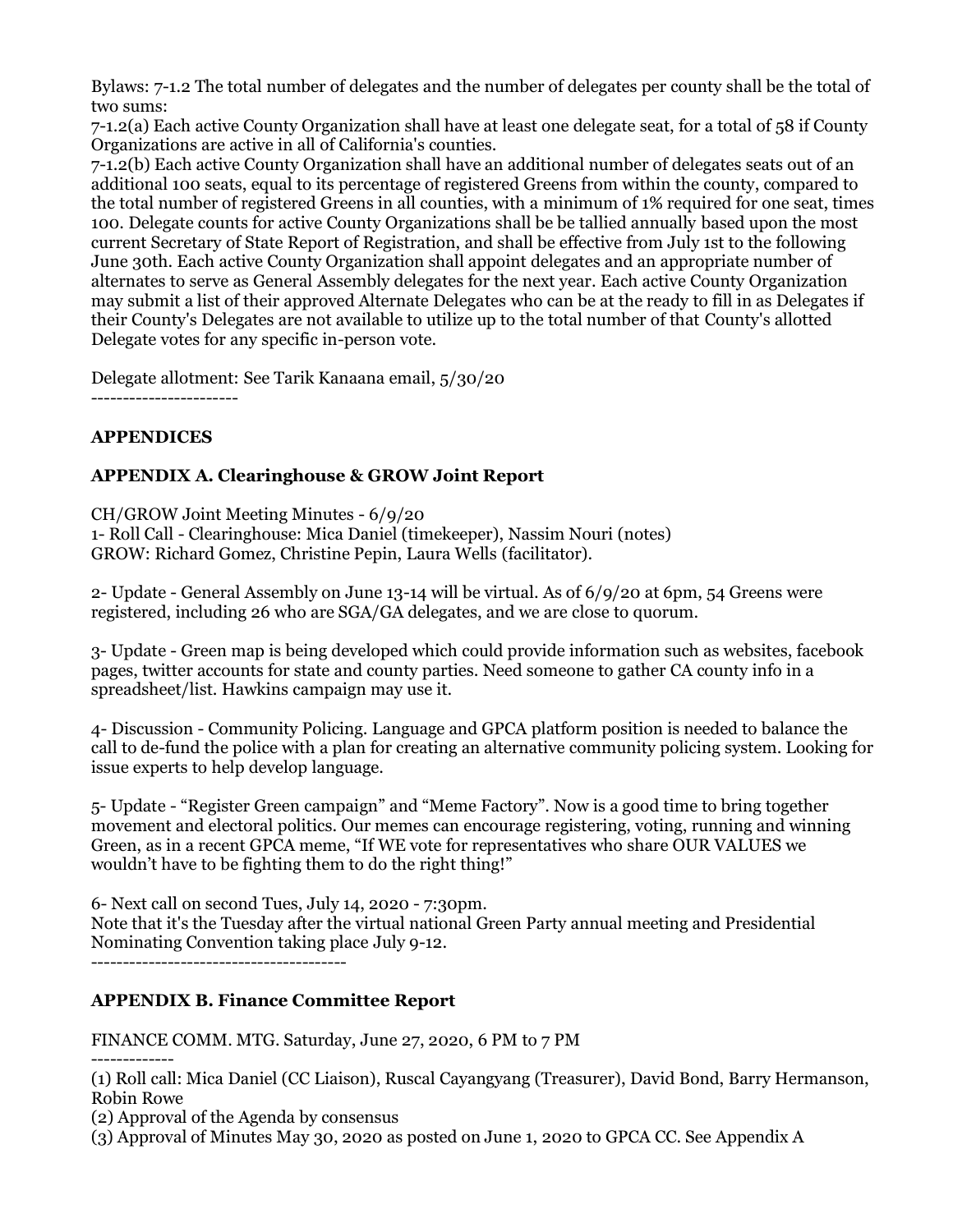approved by consensus

-------------

(4) Please review 2020 schedule and deadlines from FPPC when we need to turn in our forms: [Political](http://www.fppc.ca.gov/content/dam/fppc/NS-Documents/TAD/Filing%20Schedules/2020/2020_04_State_PP_Jan-Dec.pdf)  [Party Committees](http://www.fppc.ca.gov/content/dam/fppc/NS-Documents/TAD/Filing%20Schedules/2020/2020_04_State_PP_Jan-Dec.pdf)

[http://www.fppc.ca.gov/learn/campaign-rules/where-and-when-to-file-campaign-statements/when](http://www.fppc.ca.gov/learn/campaign-rules/where-and-when-to-file-campaign-statements/when-to-file-campaign-statements-state-local-filing-schedules.html)[to-file-campaign-statements-state-local-filing-schedules.html](http://www.fppc.ca.gov/learn/campaign-rules/where-and-when-to-file-campaign-statements/when-to-file-campaign-statements-state-local-filing-schedules.html) 

Filing July 31, 2020

------------- (5) Treasurer monthly report: June Treasurer Report Travis Credit Union state acct \$9,345.27 Travis Credit Union federal acct: \$1,600.00 Main PayPal \$2,278.59 Old PayPal \$131.08

Checks To Be Deposited (please enter into Nationbuilder for record-keeping ) \$500 Barry Hermanson, \$30 Jeanne Rosenmeier, \$80 George Schimpf, Expenses: \$100 Liquid Web Wired Tree \$10.45 Call Centric \$200.00 Treasurer Stipend -------------

Action Item Report: Pay \$1000.00 on fines? That has not yet been accomplished.

-------------

(6) Discussion: Budget Committee Formation (10 minutes)

We need to send out requests for their work plan and budget for 1 January 2021 through 31 December 2021 to the committees and working groups. Deadline for the work plans and budget request is August 15, 2020

For those wanting appointment to the Budget Committee send a request for appt to CC at [gpca](mailto:gpca-cc@lists.cagreens.org)[cc@lists.cagreens.org](mailto:gpca-cc@lists.cagreens.org) -------------

(7) Discussion: Intersection of Budget and Finance (10 minutes) Should the budget committee have a separate day and time to meet? Yes, but after the information from the committees and working groups begin to come to the Finance Committee. -------------

(8) Next meeting date Saturday July 25, 2020, from 6 pm to 7 pm

----------------------------------------

# **APPENDIX C. Bylaws Committee Report**

Monthly Bylaws Committee Report to the GPCA Coordinating Committee – June 2020

| From:         | The GPCA ByLaws Committee           |
|---------------|-------------------------------------|
| To:           | The GPCA Coordinating Committee     |
| Date:         | July 3, 2020                        |
| Submitted By: | Mimi Newton, Co-Co ByLaws Committee |
| $* * *$       |                                     |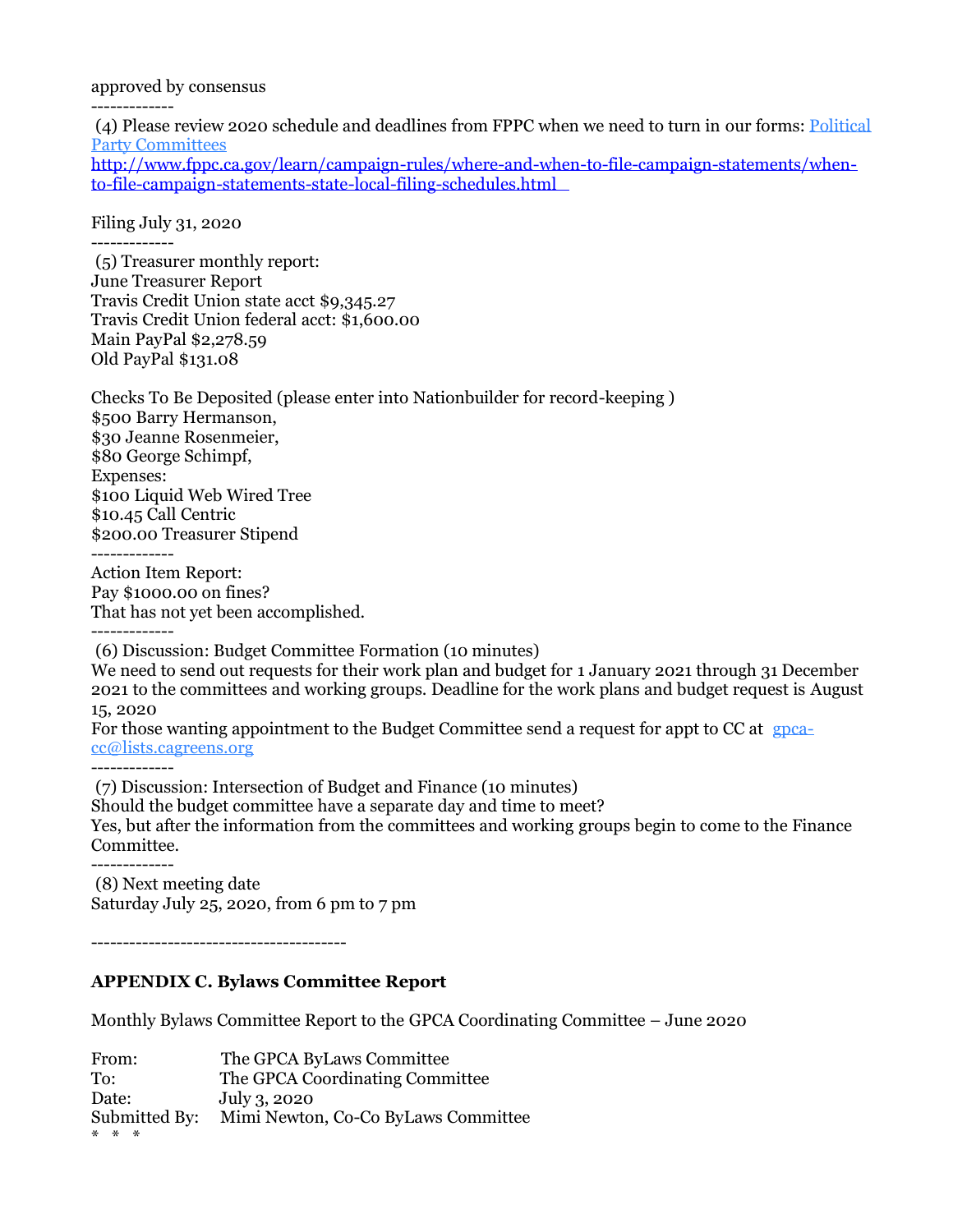Date of the last ByLaws Committee Meeting:

Saturday, June 6 at 12:00 pm Present: Mimi Newton (Marin), James Lauderdale (Los Angeles), Jeser Suarez (Los Angeles)

Date of the next ByLaws Committee Meeting: Saturday, July 16 at 12:00 pm. Join Zoom Meeting

Any significant actions the Committee is taking:

Continued work by the Bylaws Committee will include:

1. Working with the IT Committee to post updated, searchable version of the Bylaws, including a searchable table of contents (Mimi);

2. Working with the IT Committee to post haikus with Bylaws (Mimi); and

3. Creating a power point to better explain the Bylaws in terms that are easily understandable (Mimi). ----------------------------------------

### **APPENDIX D. LATE ITEM - BUDGET WORK PLAN REQUEST**

### **Reference 1. Message from Robin Rowe dated July 2, 2020:**

Hi, again. Hope you are well.

Mica asked me to send out a correction/clarification...

The Finance Committee is asking that co-cos submit their work plans and budgets by July 31st. The absolute deadline for submitting your requests is August 15th, 2020.

When I said I'm new to the committee, I only meant I'm new here. Still waiting for word on my appointment.

Leaving my company name in my sig line in my email to you was an oversight. Not some sort advertisement.

Robin

-- Robin Rowe XXXXXX

---------- Forwarded message --------- From: Robin Rowe Date: Tue, Jun 30, 2020 at 6:31 PM Subject: GP Work Plans and Budgets Now Due To: Robin Rowe XXXXX

How are you? Hope you are well.

It's that best time of year again. It's budget time!

This email is a request to the current co-coordinators of GP committees and working groups to submit your FY21 work plans and any budget requests. That is, for January 1st, 2021, through December 31st, 2021.

Work plans and budgets to be submitted to the Finance Committee no later than August 15th, 2020, at [finance-cmte@lists.cagreens.org.](mailto:finance-cmte@lists.cagreens.org) Please do right away, not wait until August. Doesn't get better with age!

By next week too soon for you to complete this?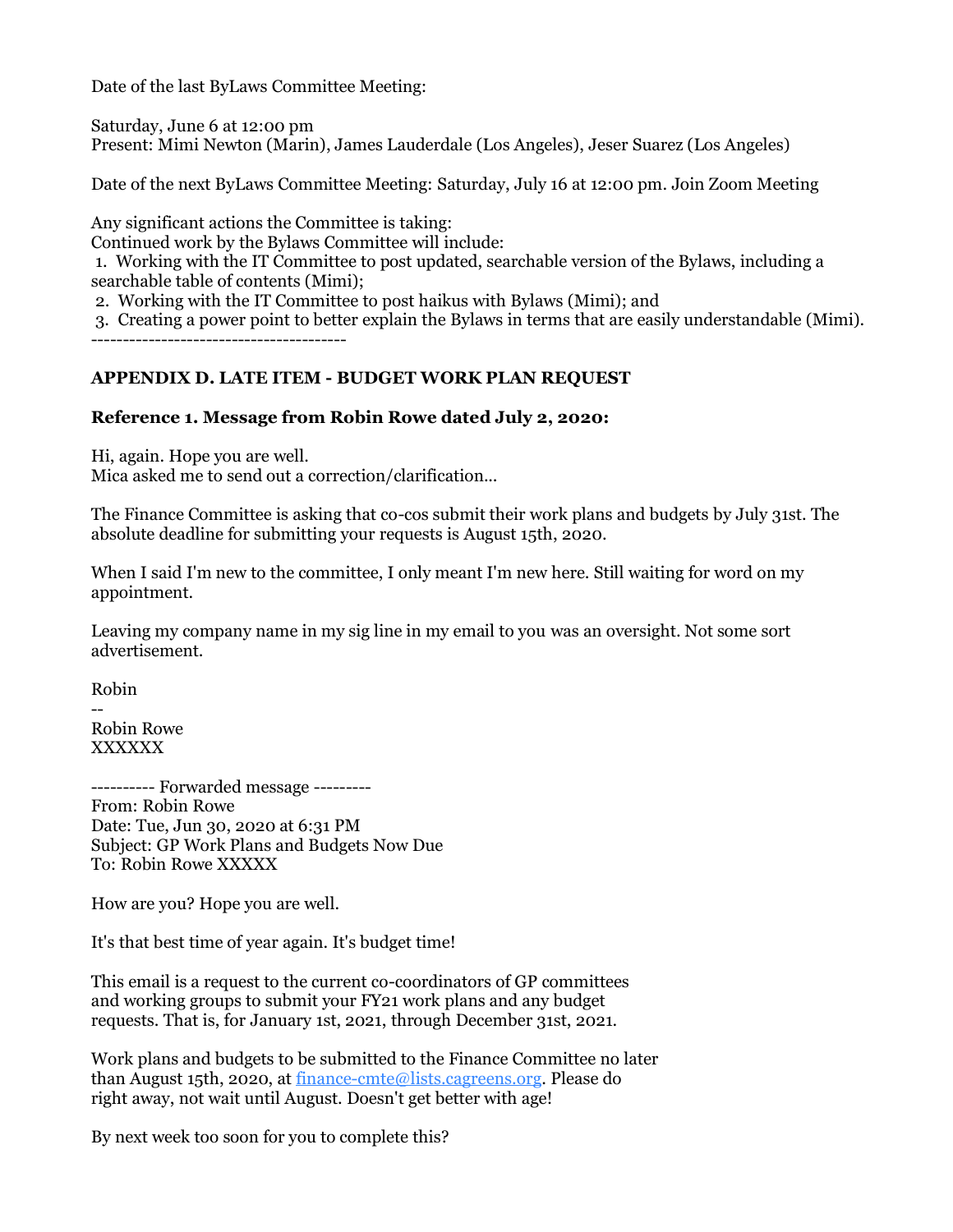For anyone who hasn't done this before, a sample work plan budget request is enclosed.

I'm new to the committee. My finance background includes directing multi-million dollar budgets, Cyber risks subcommittee chairman for the non-profit CFO Alliance, and development of financial systems for non-profits (YWCA, Girl Scouts).

If you have questions, need help, anticipate delay, or received this email in error, please let me know. Thank you! Robin -- XXXXX

"Information Technology (IT) Committee Work Plan and Budget – FY 2020 attached as an example"

| <b>Fund</b>               | <b>Expense</b> | <b>Items</b>                      | 2020<br><b>Budget</b> | 2019<br><b>Actuals</b> | 2019<br><b>Budget</b> | <b>Requests</b> |
|---------------------------|----------------|-----------------------------------|-----------------------|------------------------|-----------------------|-----------------|
| <b>State Acct</b><br>3157 | CC             | <b>Office Supplies</b>            | 0.00                  | 0.00                   | 0.00                  | 0.00            |
| <b>State Acct</b><br>3157 |                | CC retreat food costs             | 0.00                  | 0.00                   | 400.00                | 400.00          |
| <b>State Acct</b><br>3157 |                | CC gathering site food<br>costs   | 0.00                  | 0.00                   | 300.00                | 300.00          |
| <b>State Acct</b><br>3157 |                | CC gathering site<br>rental costs | 0.00                  | 0.00                   | 0.00                  | 910.00          |
| <b>State Acct</b><br>3157 |                | Other                             | 0.00                  | 0.00                   | 0.00                  | 0.00            |
|                           |                | <b>Total CC Expenses</b>          | 0.00                  | 0.00                   | 700.00                | 1,610.00        |

### **Reference 2. Budget Example**

----------------------------------------

# **APPENDIX E. GPCA Bylaws Pertaining to the Coordinating Committee**

Section 4-2 Coordinating Committee

The Coordinating Committee shall authorize and carry out decisions of the General Assembly and make executive decisions, but not set policy between General Assembly meetings, and shall be generally responsible for coordinating General Assemblies and other statewide meetings, internal communications and other Party administrative tasks as defined in these Bylaws.

### Section 8-1. Duties and Authority.

The Coordinating Committee shall authorize and carry out decisions of the General Assembly and make executive decisions, but not set policy between General Assembly meetings, and shall be generally responsible for coordinating General Assemblies and other statewide meetings, internal communications and other Party administrative tasks as defined in these Bylaws, including to 8-1.1 Establish draft agendas and select facilitators for General Assembly meetings. 8-1.2 Forward proposals to the Standing General Assembly.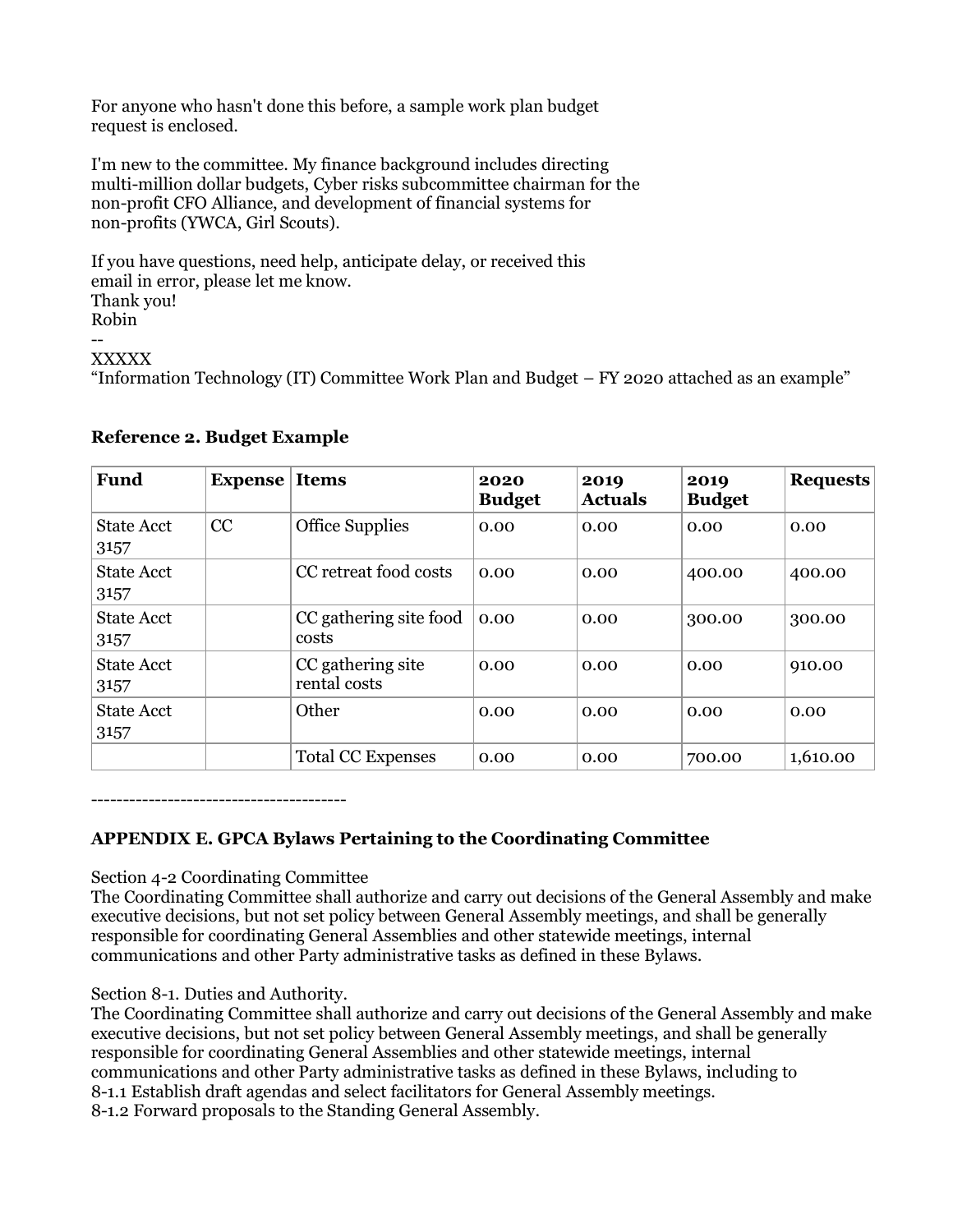8-1.3 Certify County Council members (as described in 6-6) in counties in which no County Council candidates qualified for the ballot in the preceding direct primary election, or in counties in which all members of the County Council have resigned and/or become disqualified from holding office. 8-1.4 Determine active County Organizations (as described in 5-1)

8-1.5 Appoint members to the Committees of the General Assembly (as described in Article 9) 8-1.6 Appoint a Coordinating Committee Liaison to Committees and Working Groups, who is charged with facilitating communications between that Committee or Working Group and the Coordinating Committee and in the case of certain committees as specified in Article 9, to serve as one of its two Co-Coordinators.

8-1.7 Request and receive reports from Committees and Working Groups, refer matters to them, and monitor and assist their work.

8-1.8 Authorize and ratify specific expenditures.

8-1.9 Make statements in the name of the Party.

8-1.10 Retain legal counsel on behalf of the GPCA and make decisions based upon that counsel consistent with the Coordinating Committee's duties under the other provisions of these bylaws. 8-1.11 Propose a Strategic Plan to the General Assembly (as defined in 11-2.)

8-1.12 Establish Sub-Committees of the Coordinating Committee as necessary to accomplish these and other tasks of the Coordinating Committee as defined in these Bylaws.

8-1.13 Establish Internal Procedures of the Coordinating Committee as necessary, that are not in conflict with these Bylaws, to facilitate these tasks.

----------------------------------------

# **APPENDIX F. Summary of CC 48 Hour Voting since June's CC meeting**

### **1. Proposal: Draft GA agenda**

Sponsor: Tarik Kanaana for the GA Planning Committee Voting Began: June 5, 2020 at 12:38 pm Voting ended: June 7, at 12:30 pm.

A 48 hour votes require 2/3 quorum (11 CC members), and an approval threshold of 80% (of the yes and no votes)

#### **Results - The proposal passes with zero NO vote and zero Abstaining and 15 YES votes from:**

Carol, Shannel, Mica, Laura, Tarik, June, Ann, Nassim, Eric, Mimi, Marla, Doug, Christine, Audra, Jim

--------------

# **2. Proposal: 48-hour vote for Endorsement of CA State Public Bank (AB 310)**

On Jul 13, 2020, at 11:12 PM, Laura Wells <XXXX> wrote:

*VOTING PERIOD STARTS NOW and continues through Wednesday, July 15, at 11:00 pm. Please vote by replying to this email with your vote of "Yes", "No", or "Abstain".*

### *A 48 hour votes require 2/3 quorum (14 CC members), and an approval threshold of 80% (of the yes and no votes)*

*[\(http://www.cagreens.org/committees/coordinating/procedures#Article\\_IV\\_On-](http://www.cagreens.org/committees/coordinating/procedures#Article_IV_On-Line_Proposals)[Line\\_Proposals\)](http://www.cagreens.org/committees/coordinating/procedures#Article_IV_On-Line_Proposals)*

**Subject:** Endorsement of CA State Public Bank (AB 310)

**Sponsor:** Laura Wells and Nassim Nouri

**Background and Purpose:** Public Banking has made great progress in California during the past year. This year there is an opportunity to develop a California Public Bank.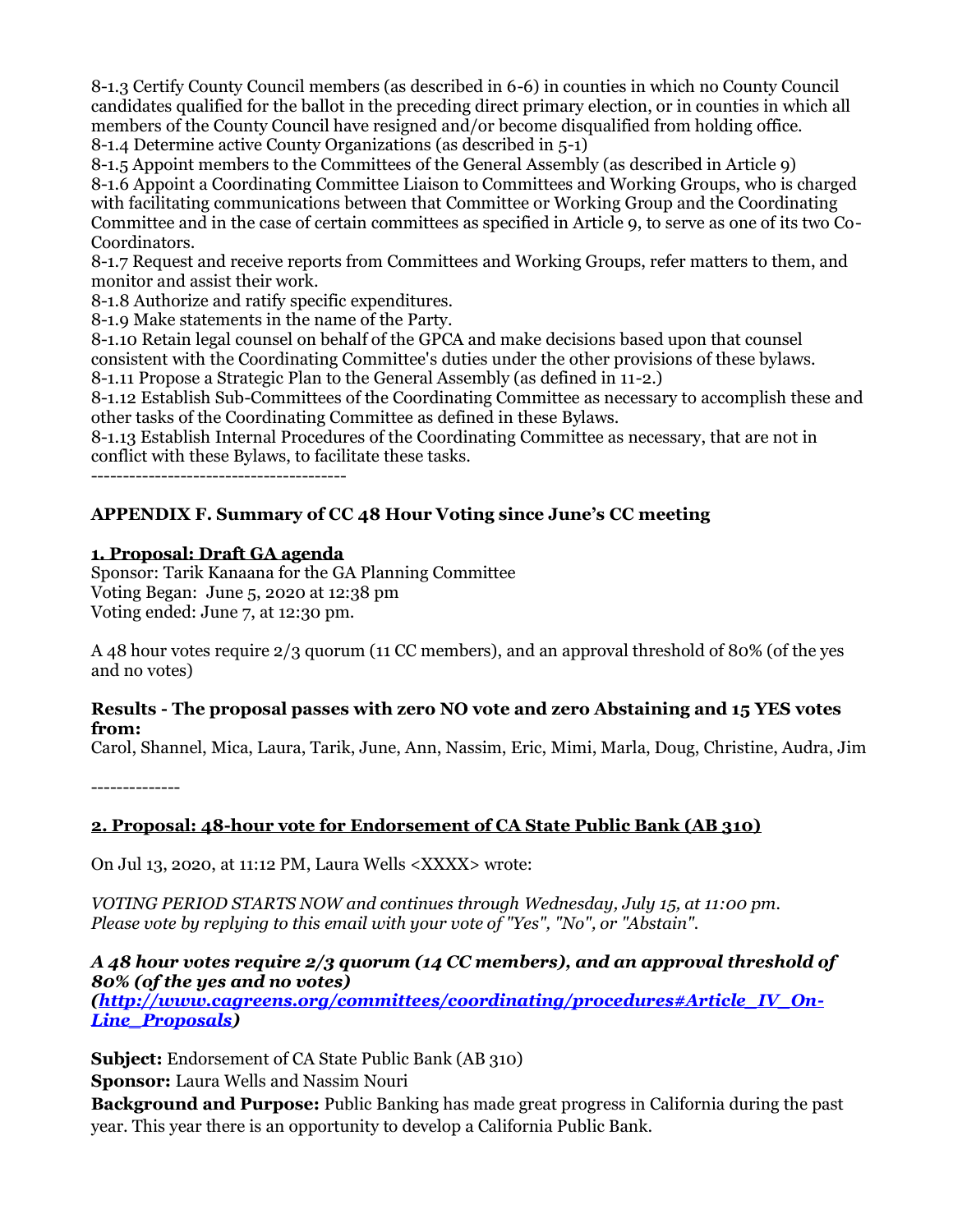California's local governments are projecting calamitous revenue shortfalls due to the COVID-19 pandemic. Local governments are faced with having to cut critical services such as schools, food programs and public health, which disproportionately harm communities of color. Small businesses, particularly those owned by people of color, are especially vulnerable. This is the time to invest directly in local governments and small businesses to aid the economic recovery. This year, because of the pandemic, there is an opportunity to develop a state public bank that will reinvest in housing, transportation, clean energy, and jobs for the people of California.

AB 310 is now in the state legislature, and Sacramento needs as much pressure as possible from the public to counteract the pressure it gets from the private Wall Street banks. AB 310 calls for conversion of the existing California State Infrastructure Bank (IBank) into first a COVID-19 relief fund using 10% of the state's Pooled Money Investment Account, which amounts to almost \$10 billion. The bill requires the IBank to convert into a depository public bank by January 1, 2023, and to hold at least 20% of the state's money. Then, the new CA State Bank will be tasked with supporting the development of local public banks in California. (Please see the map in References below.)

**Proposal:** That the GPCA endorse AB 310.

### **Implementation/Timeline/Resources:**

Here is the organizational endorsement form for one of the CC Co-Coordinators to submit as soon as the vote to approve has finished. [https://docs.google.com/forms/d/e/1FAIpQLSf0xIX2yDvbicKUesVXsYL8MTEyzS5\\_Z30H4BpmHsAK](https://docs.google.com/forms/d/e/1FAIpQLSf0xIX2yDvbicKUesVXsYL8MTEyzS5_Z30H4BpmHsAK2xDrrQ/viewform) [2xDrrQ/viewform](https://docs.google.com/forms/d/e/1FAIpQLSf0xIX2yDvbicKUesVXsYL8MTEyzS5_Z30H4BpmHsAK2xDrrQ/viewform)

**References:** Summary of AB 310 with links to FAQs and other resources:

<https://ab310.org/>

Map of the U.S. showing the great progress that is being made, especially in California: <https://www.publicbankinginstitute.org/local-efforts-by-state/>

**------**

### **Results (as per 7/15 11:50pm email from Laura Wells to the CC) - The proposal passes with zero NO vote and zero Abstaining and 16 YES votes from:**

James, Laura, Nassim, Eric, Christine, Nicole, June, Meg, John, Shannel, Justin, David, Mica, Barry, Tarik, and Audra.

----------------------------------------

# **APPENDIX G. Summary of results of GA and SGA Votes June 2020**

General Assembly, Saturday, June 13, 2020, Bylaws Interpretation regarding shortening the discussion period for two current (5/2020) SGA proposal from Contra Costa GP from six to four weeks Approved by Consensus

### **SGA Votes on Items # 192 - #196**

Voting began just after midnight, on June 14th at 12:01 AM and ended on Sunday, June 21st at 11:59 PM. Individual results via the links below are being updated 12:01 pm 6/23/2020

ID# 192 - To fill 12 Seats on the GPCA CC

\_\_\_\_\_\_\_\_\_\_\_\_\_\_

[http://int-cagreens.nationbuilder.com/sga\\_id\\_192](http://int-cagreens.nationbuilder.com/sga_id_192)

Elected in alphabetical order: David Bond, June Brashares, Meg Buckingham, Barry Hermanson, James Lauderdale, Lauren Mauricio, Nassim Nouri, Karen Nyhus, Nicole Raglin, Justin Richardson, John Schmit, and Laura Wells.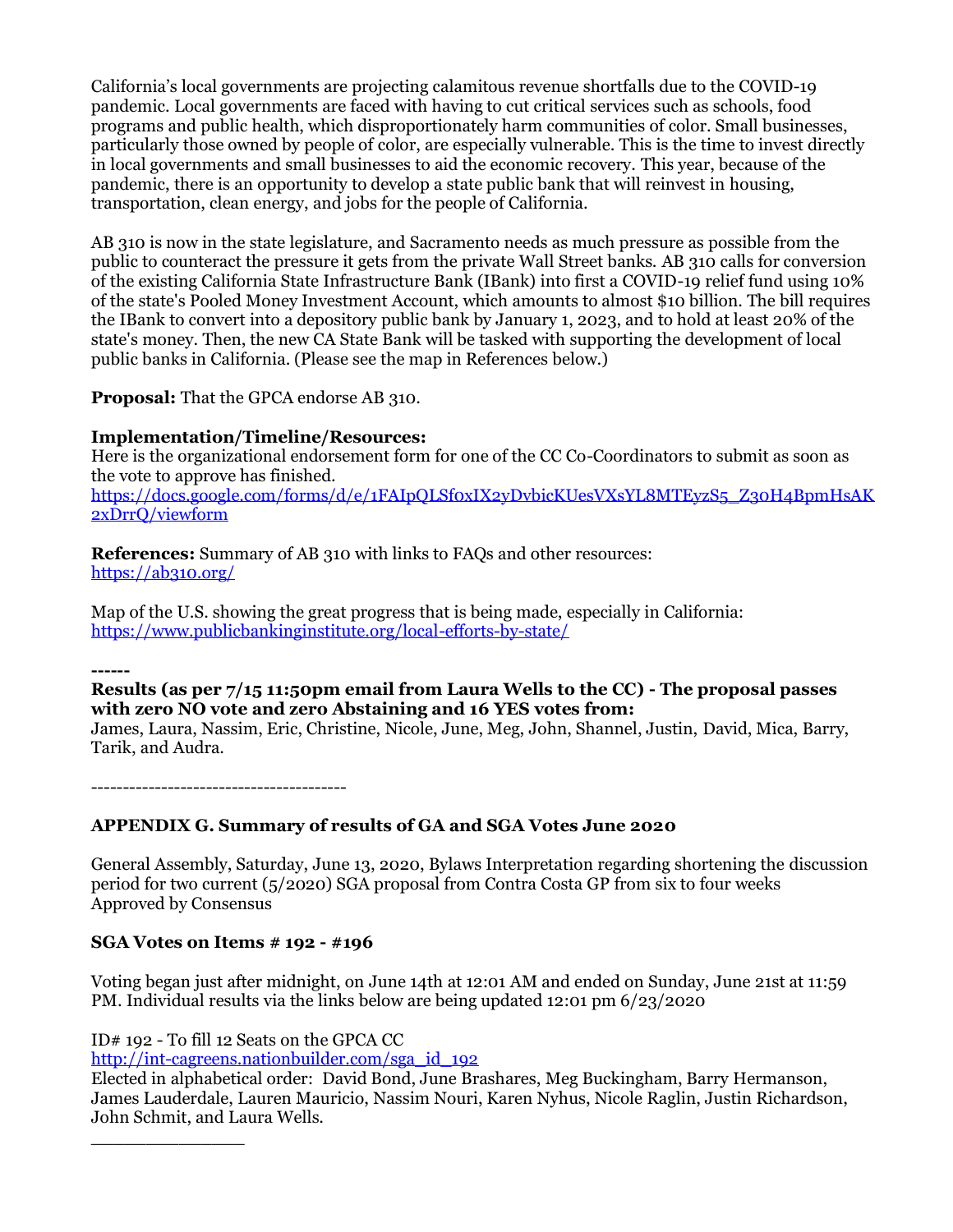ID# 193 - To fill 8 GPUS California Delegate Seats

[http://int-cagreens.nationbuilder.com/sga\\_id\\_193](http://int-cagreens.nationbuilder.com/sga_id_193)

Elected in alphabetical order: Josefina Aranda, David Bond, June Brashares, Sadie Fulton, Tarik Kanaana, Noura Khouri, Peggy Koteen, and Nassim Nouri

ID# 194 - To fill 9 GPUS California Alternate Delegate Seats

[http://int-cagreens.nationbuilder.com/sga\\_id\\_194](http://int-cagreens.nationbuilder.com/sga_id_194)

Elected in alphabetical order: Diana C. Brown, Mike Cordova, Ava Kermani, Jared Laiti, Susan Collier Lamont, Manuel A. Musquiz, Cordula Ohman, Justin Richardson, and John Schmit.

ID# 195 - Amendment, Fiscal Policy: Timing of Fiscal Year

[http://int-cagreens.nationbuilder.com/sga\\_id\\_195](http://int-cagreens.nationbuilder.com/sga_id_195)

78 Votes Cast, the threshold of 2/3 (52) was not reached. The amendment did not pass. 29 Yes

47 No 2 No position

\_\_\_\_\_\_\_\_\_\_\_\_\_\_

\_\_\_\_\_\_\_\_\_\_\_\_\_\_

\_\_\_\_\_\_\_\_\_\_\_\_\_\_ ID#196 - Request for an audit report as required in the approval of the 2018-19 Budget [http://int-cagreens.nationbuilder.com/sga\\_id\\_196](http://int-cagreens.nationbuilder.com/sga_id_196)

78 Votes Cast, the threshold of 3/5 (47) was not reached. The request did not pass. 32 Yes 45 No 1 No position

----------------------------------------

# **APPENDIX H.**

# **The Green Party of California Statement on the Murder of George Floyd and Police Brutality Aimed at People of Color**

The Green Party of California stands in solidarity with the Black and Brown community and condemns the brutal murder of George Floyd by Minneapolis police officers on May 25th. We join the [Movement](https://cagreens.nationbuilder.com/r?u=SJ8pAt4_ZhOsmj1SnIoc8VQ0zar8GgLHqNi6Md73MQE&e=5e71e930818eb795dc21a27657cddbf3&utm_source=cagreens&utm_medium=email&utm_campaign=060520_policebrutality&n=2)  [for Black Lives](https://cagreens.nationbuilder.com/r?u=SJ8pAt4_ZhOsmj1SnIoc8VQ0zar8GgLHqNi6Md73MQE&e=5e71e930818eb795dc21a27657cddbf3&utm_source=cagreens&utm_medium=email&utm_campaign=060520_policebrutality&n=2) in calling for the arrest and prosecution of all police officers involved in George Floyd's murder, the end to police brutality and to the global racialized capitalist system.

This violent criminal act at the hands of police who are supposed to protect people from harm stems from a widespread culture of racism, white supremacy, and disregard for black lives that dates back to slavery. The resulting outrage and global protests by diverse communities rightfully demand that we fundamentally change our society, and our culture.

George Floyd is another victim in a series of racialized killings by police forces that have been going on for centuries in the United States. In California, since the beating of Rodney King by LAPD in 1991, numerous unarmed black and brown people have been executed by law enforcement officers including Oscar Grant, murdered by Oakland BART police officers in 2008, 13-year-old Andy Lopez shot by a Sonoma County sheriff's deputy in Santa Rosa in 2013, Antonio Guzman Lopez killed by San Jose State University police officers in 2014, Luis Gongora Pat shot and killed by SFPD in 2016, and Stephon Clark killed by two Sacramento police officers in 2018. And just this week, amidst protests over the killing of George Floyd, Sean Monterrosa was murdered by a police officer when kneeling outside a store in Vallejo.

A 2015 report revealed that African American men had been killed by police in California at [eight times](https://cagreens.nationbuilder.com/r?u=FECXgvVBAH18GBWRCy8D9bmQjRYvg5RiftfZZQBIKJ-rqfgRiMNYXXTvUf0SCwzMyGALosufJ8AXSA_s58dhNDIjsly5a_jhCMrtfIQ54T8HGZPRv9D9_d07iz7RCNq-63RcdyOg-h0pXJMg44McAw&e=5e71e930818eb795dc21a27657cddbf3&utm_source=cagreens&utm_medium=email&utm_campaign=060520_policebrutality&n=3)  [the rate of other residents](https://cagreens.nationbuilder.com/r?u=FECXgvVBAH18GBWRCy8D9bmQjRYvg5RiftfZZQBIKJ-rqfgRiMNYXXTvUf0SCwzMyGALosufJ8AXSA_s58dhNDIjsly5a_jhCMrtfIQ54T8HGZPRv9D9_d07iz7RCNq-63RcdyOg-h0pXJMg44McAw&e=5e71e930818eb795dc21a27657cddbf3&utm_source=cagreens&utm_medium=email&utm_campaign=060520_policebrutality&n=3) since 2005, even though they only made up about 3% of the state's population at the time. In 2018 in San Francisco, [SFPD stopped black people](https://cagreens.nationbuilder.com/r?u=FECXgvVBAH18GBWRCy8D9bmQjRYvg5RiftfZZQBIKJ8M6AtQcmFZNuxNIO6Q08H4f-85XDA7JZZR9RMCZ_ogX_1xKxXQcNgwF2EEv2k12O9TssKdrUdHMgow99PnHUf2&e=5e71e930818eb795dc21a27657cddbf3&utm_source=cagreens&utm_medium=email&utm_campaign=060520_policebrutality&n=4) at rates over five times